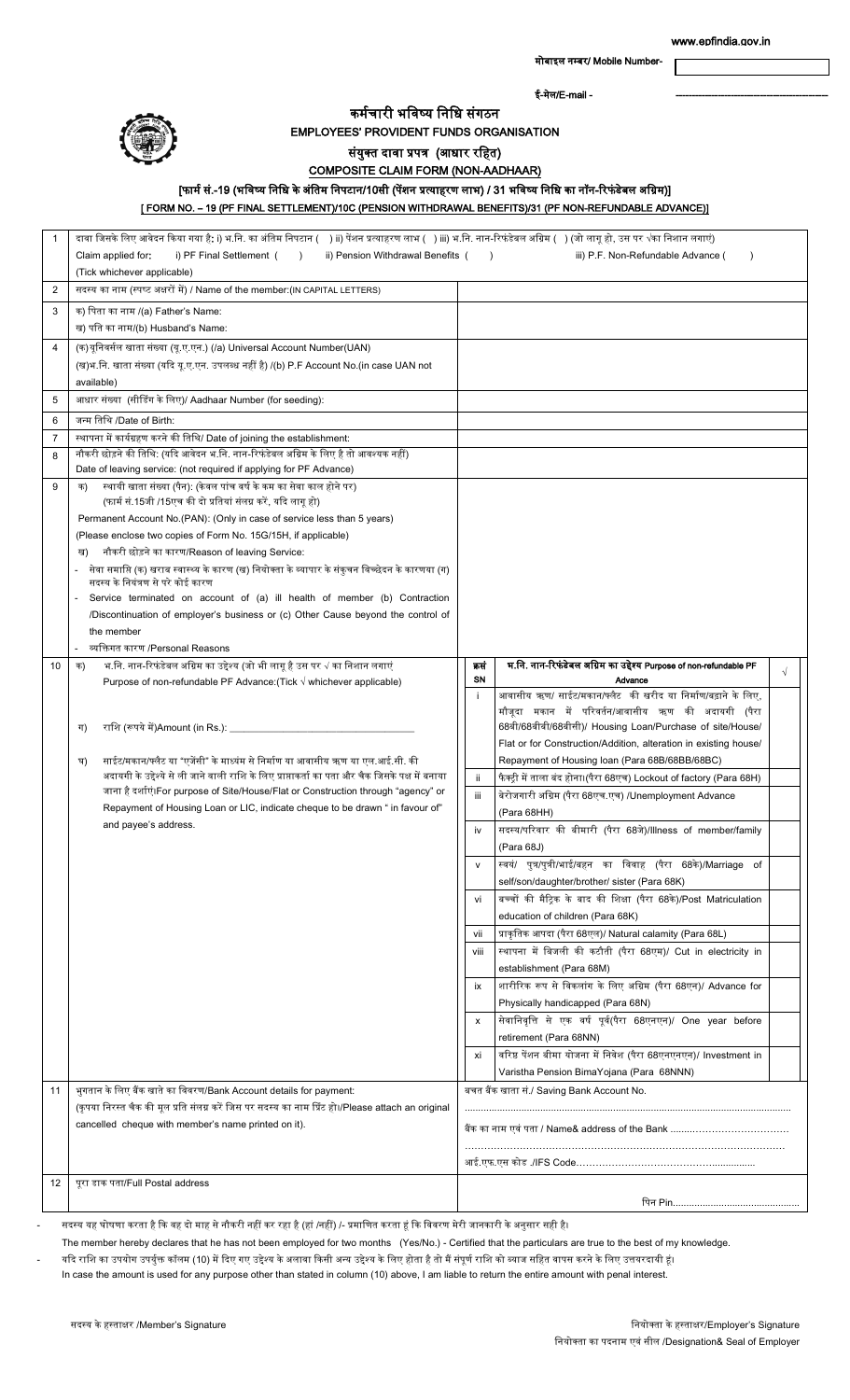### **संयुक्त दावा प्रपत्र (आधार रहित) भरने िेतुअनुदेश शीट INSTRUCTION SHEET FOR FILLING THE COMPOSITE CLAIM FORM (NON-AADHAAR)**

- 1. निम्नांकित हेत् आवेदन किया जा सकता है:- The application can be made for :
	- i) भविष्य निधि के अंतिम निपटान/ Final P.F. Settlement
	- ii) पेंशन प्रत्याहरण लाभ (केवल 10 वर्ष से कम का सेवाकाल होने पर) Pension Withdrawal Benefits (only if the service is less that 10 years)
	- iii) भविष्य निधि नॉन-रिफंडेबल अग्रिम / PF Non-Refundable Advance,
		- तदनुसार बॉक्स में निशान लगाएं/ Tick the boxes accordingly.
- 2. नाम: नाम स्पष्ट अक्षरों में लिखें/Name :Name in CAPITAL LETTERS
- 3. a) पिता का नाम: स्पष्ट अक्षरों में लिखें/Father's Name : Kindly write clearly. b) पति का नाम: स्पष्ट अक्षरों में लिखें / Husband's Name: Kindly write clearly.
- 4. a) यू.ए.एन.: 12 अंकों की यूनिवर्सल खाता संख्या का उल्लेख करें /UAN: Kindly mention the 12 digit Universal Account Number b) भविष्य निधि खाता संख्या/ b) PF Account Number:
- 5. कृपया बारह अंकों की आधार संख्या का उल्लेख करें/Kindly mention 12 digits Aadhaar Number:
- 6. जन्म तिथि: दिन/माह/वर्ष के फार्मेट में / Date of Birth : In DD/MM/YYYY format
- 7. स्थापना में कार्यग्रहण की तिथि -दिन/माह/वर्ष के फार्मेट में /Date of Joining the establishment:In DD/MM/YYYY format
- 8. नौकरी छोड़ने की तिथि दिन/माह/वर्ष के फार्मेट में / Date of leaving service:In DD/MM/YYYY format
- 9. स्थायी खाता संख्या (पैन): केवल पांच वर्ष से कम का सेवाकाल होने पर/Permanent Account Number (PAN): In case of service less than 5 years.

फार्म 15जी/15एच की दो प्रतियां संलग्न करें, यदि लागू हो / Please submit two copies of Form 15G/15H, if applicable. (यदि भ.नि. से नॉन-रिफंडेबल अग्रिम के लिए आवेदन कर रहे हैं तो पैन की आवश्यकता नहीं है) / (PAN not required if applying for PF Advance)

नौकरी छोड़ने का कारण - केवल भ.नि. अंतिम निपटान के मामले में : इनमें से कोई एक कारण होना चाहिए / Reason for leaving service: Only in case of PF Final Settlement. The reason may be:

- I. समापन के कारण/ Termination on account of
	- a) सदस्य की बीमारी/ ill health of member
	- b) नियोक्ता के व्यापार में कमी/बंद होना /Contraction /Discontinuation of employer's business or
	- c) सदस्य के नियंत्रण से बाहर अन्य कारण/ Other cause beyond the control of the member
	- d) वैयक्तिक कारण / Personal Reasons
- II. विवाह (महिला सदस्य के लिए) / Marriage (for female member)
	- विदेश में स्थायी रूप से बसने के कारण/ Permanent Settlement Abroad
	- आयकर (टीडीएस) काटा जाएगा यदि सेवा 5 वर्ष (60 माह) से कम है। आयकर (टीडीएस) नहीं काटा जाएगा यदि कुल शेष रू.50,000 से कम है। यदयपि ऐसे मामलों में टीडीएस 10% की दर से काटा जाएगा यदि सदस्य पैन प्रस्तुत करता है। पैन प्रस्तुत नहीं किए जाने के मामले में 34.608% की दर से टीडीएस काटा जाएगा।

Income Tax (TDS) is deducted if the service is less than 5 years (60 months). No Income Tax (TDS) is deducted in case the total balance is less than Rs. 50,000/-. However, TDS is deducted @10% if the member submits PAN in such cases. In case PAN is not submitted, then TDS @34.608% is deducted.

वर्तमान स्थापना के साथ-साथ पिछली स्थापना की कुल सेवा की गणना की जाएगी, अत: सभी भविष्य निधि खातों को एक साथ मिलाने का सुझाव दिया जाता है।

The total service in the present establishment as well as previous establishment is counted and, therefore, it is advisable to merge all PF accounts.

#### 10. भविष्य निधि नॉन-रिफंडेबल अग्रिम का उद्देश्य और आवश्यक राशि / Purpose of PF Non-refundable advance and Amount required:

- (इनमें से कोई एक कारण होना चाहिए) / The purpose may be one of the following:
	- i) आवासीय ऋण/भूमि/घर/फ्लैट खरीदने हेत्/ वर्तमान घर में निर्माण/अतिरिक्त फेर बदल/ आवासीय ऋण को चुकाने के लिए: कोई दस्तावेज अपेक्षक्षत् िहीां् है/Housing Loan/purchase of site/house/flat or for construction/Addition alteration in existing house/Repayment of Housing loan:किसी दस्तावेज (जैसे नया घोषणा पत्र/उपयोगिता प्रमाण पत्र इत्यादि) की आवश्यकता नहीं है/ No document is required. No document (e.g. New Declaration Form/Utilization Certificate etc.) is required.

यदि अग्रिम साईट/मकान/फ्लैट की खरीद या एजेंसी के माध्यम से निर्माण या आवासीय ऋण की अदायगी के लिए है तो जिसके पक्ष में अदा किया जाना है, उसका नाम दर्शाए। किसी दस्तावेज की आवश्यकता नहीं है

In case the advance is for purchase of site/house/flat or construction through Agency or repayment of Housing Loan then indicate the name in whose favour the payment has to be made. No document is required.

- ii) फैक्ट्री की तालाबंदी या बंद होना /Lockout or closure of factory: किसी दस्तावेज की आवश्यकता नहीं है/No document is required.
- iii) बेरोजगारी अग्रिम / Unemployment advance: किसी दस्तावेज की आवश्यकता नहीं है /No document is required.
- iv) सदस्य /परिवार की बीमारी//Illness of member/family: किसी दस्तावेज की आवश्यकता नहीं है/No document is required.
- v) स्वयं/बेटा/बेटी/भाई/बहन की शादी/Marriage of self/son/daughter/brother/sister: किसी दस्तावेज (जैसे शादी कार्ड) की आवश्कता नहीं है/No document (e.g. Marriage Card) is required.
- vi) बच्चों की मैट्रिक के बाद की शिक्षा/Post Matriculation education of children: किसी दस्तावेज की आवश्यकता नहीं है /No document is required.
- vii) प्राकृतिक आपदा के असाधारण मामले/Natural calamity of exceptional nature: किसी दस्तावेज की आवश्यकता नहीं है /No document is required.
- viii) स्थापना में बिजली की कटौती/Cut in electricity in establishment:किसी दस्तावेज की आवश्यकता नहीं है/No document is required.
- ix) शारीरिक रूप से विकलांग द्वारा उपकराण की खरीद/Purchase of equipment by physically handicapped: किसी दस्तावेज की आवश्यकता नहीं है/ No document is required.